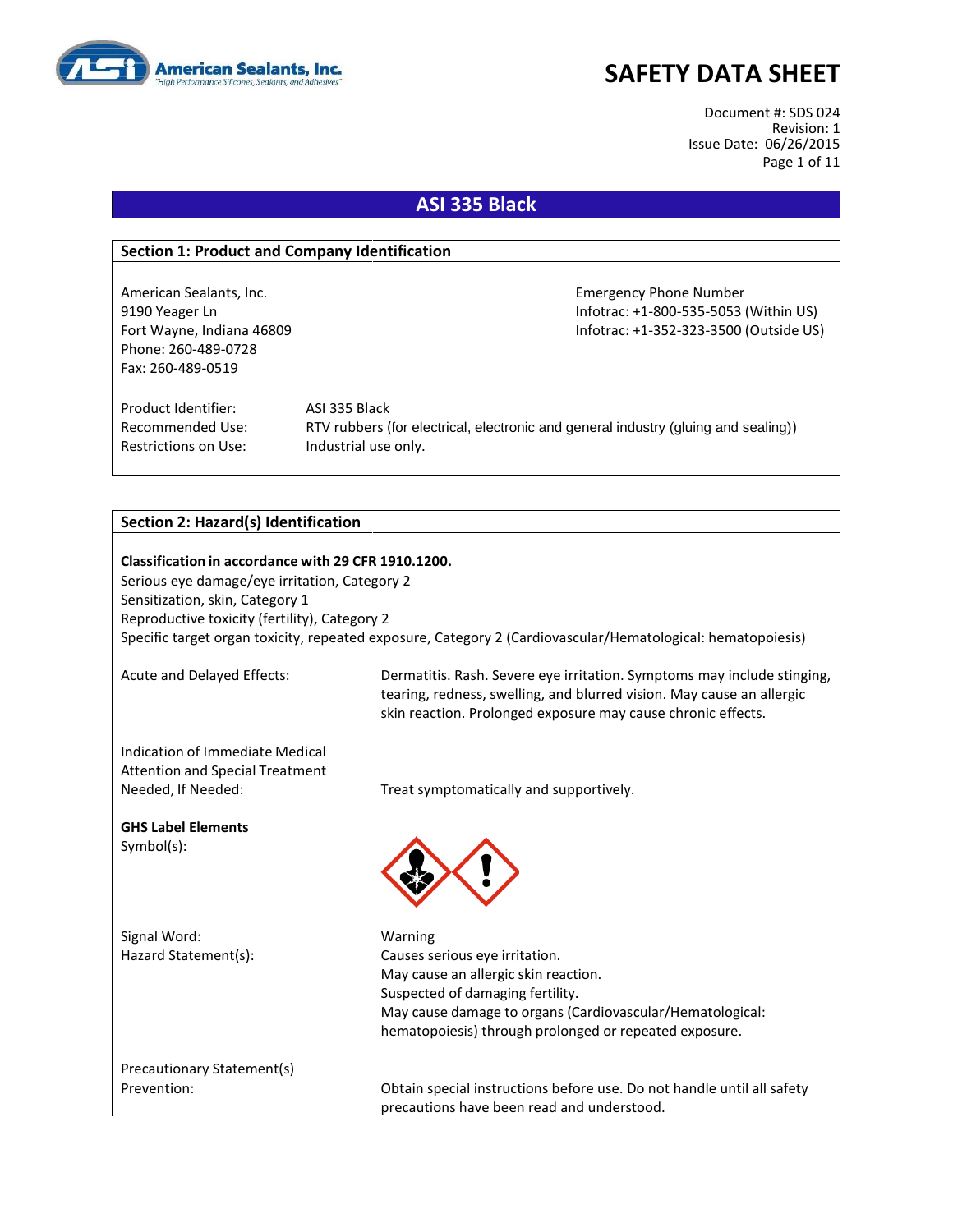

Product Identifier: ASI 335 Black

Document #: SDS 024 Revision: 1

|           | Do not breathe dust/fume/gas/mist/vapors/spray.<br>Wear protective gloves/protective clothing/eye protection/face<br>protection. Wash thoroughly after handling.<br>Contaminated work clothing should not be allowed out of the<br>workplace.                                                                                                                                                                                           |
|-----------|-----------------------------------------------------------------------------------------------------------------------------------------------------------------------------------------------------------------------------------------------------------------------------------------------------------------------------------------------------------------------------------------------------------------------------------------|
| Response: | IF ON SKIN: Wash with plenty of soap and water.<br>If skin irritation or rash occurs: Get medical advice/attention. Get<br>medical advice/attention if you feel unwell.<br>IF IN EYES: Rinse cautiously with water for several minutes. Remove<br>contact lenses, if present and easy to do. Continue rinsing.<br>If eye irritation persists: Get medical advice/attention.<br>Take off contaminated clothing and wash it before reuse. |
| Storage:  | Store locked up.                                                                                                                                                                                                                                                                                                                                                                                                                        |
| Disposal: | Dispose of contents/container in accordance with<br>local/regional/national/international regulations.                                                                                                                                                                                                                                                                                                                                  |

| <b>Section 3: Composition/Information on Ingredients</b> |                                         |           |
|----------------------------------------------------------|-----------------------------------------|-----------|
|                                                          |                                         |           |
| <b>CAS</b>                                               | Component                               | Percent   |
| Proprietary                                              | Methyloximesilane                       | $1 - < 3$ |
| Proprietary                                              | Vinyloximesilane                        | $\leq 1$  |
| Proprietary                                              | Alkoxysilane                            | $\leq 1$  |
| 1333-86-4                                                | Carbon black                            | < 0.2     |
| $96 - 29 - 7$                                            | Methylethylketoxime (Impurity)          | $\leq 1$  |
| 556-67-2                                                 | Octamethylcyclotetrasiloxane (Impurity) | $\leq 1$  |

#### **Section 4: First-Aid Measures**

| Inhalation:   | IF INHALFD: Remove to fresh air.<br>Get medical attention if symptoms occur.                                                                                                                                                          |
|---------------|---------------------------------------------------------------------------------------------------------------------------------------------------------------------------------------------------------------------------------------|
| Skin Contact: | IF ON SKIN: Wash off with plenty of soap and water.<br>For minor skin contact, avoid spreading material on unaffected skin.<br>Get medical advice/attention if symptoms occur.<br>Take off contaminated clothing and wash before use. |
| Eye Contact:  | IF IN EYES: Flush eyes with water as a precaution. Remove contact lenses, if present and<br>easy to do. Continue rinsing.<br>If eye irritation develops and persists: Get medical advice/attention.                                   |
| Ingestion:    | Rinse mouth thoroughly with water.<br>Get immediate medical attention if symptoms occur.                                                                                                                                              |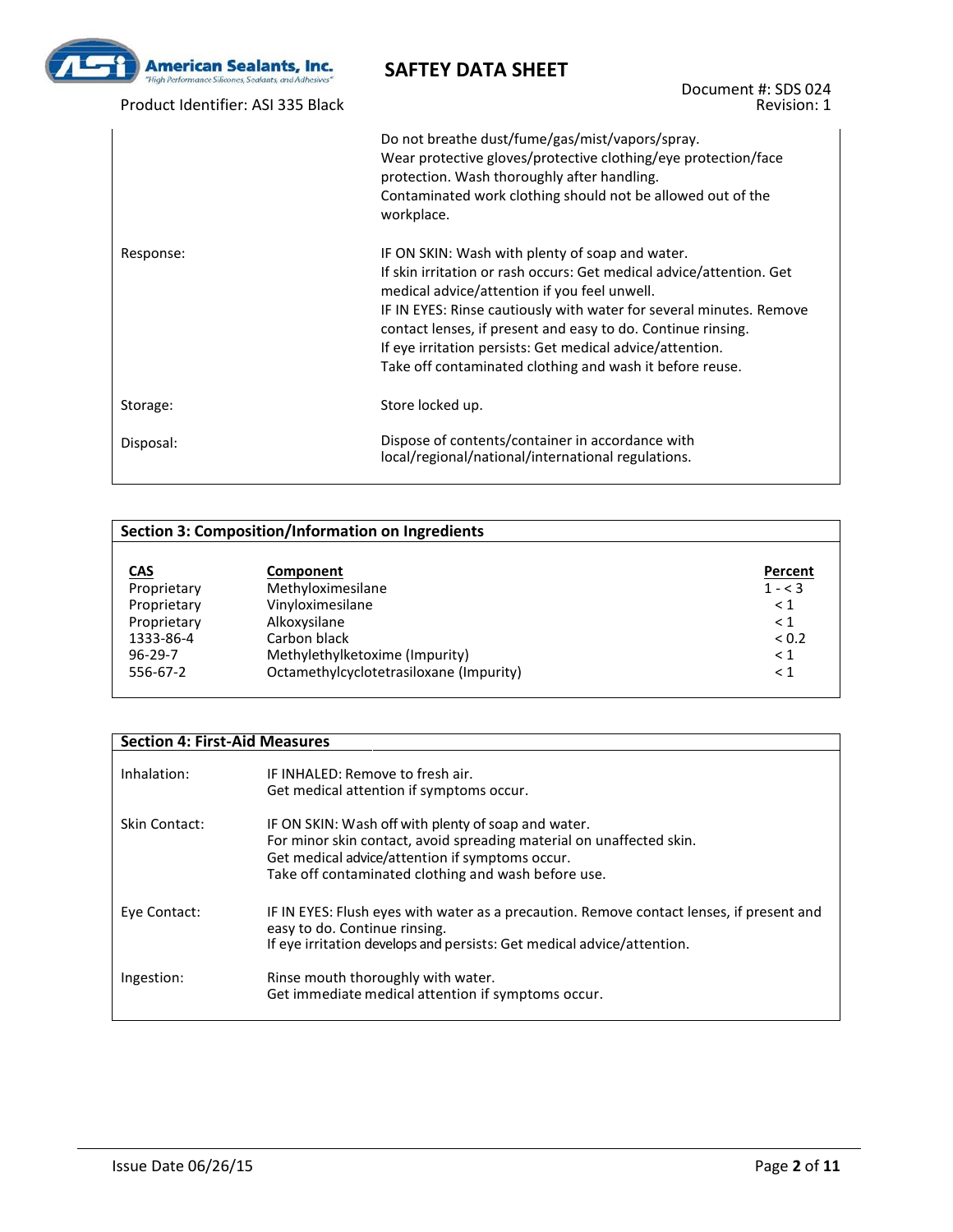

# Product Identifier: ASI 335 Black **Section 5: Fire-Fighting Measures**

| Suitable Extinguishing Media:<br>Unsuitable Extinguishing Media:         | Use carbon dioxide, regular dry chemical powder, alcohol-resistant<br>foam, or water fog.<br>None known.                                                        |
|--------------------------------------------------------------------------|-----------------------------------------------------------------------------------------------------------------------------------------------------------------|
| Specific Hazards Arising from the Chemical                               |                                                                                                                                                                 |
| Hazardous Decomposition Products:                                        | By heating and fire, harmful vapors/gases may be formed.<br>Nitrogen oxides. (corrosive)                                                                        |
| Special Protective Equipment and<br><b>Precautions for Firefighters:</b> | Firefighters must use standard protective equipment including flame<br>retardant coat, helmet, gloves, rubber boots, and self-contained<br>breathing apparatus. |
| Specific extinguishing methods:                                          | Move containers from fire area if you can do so without risk.                                                                                                   |

| <b>Section 6: Accidental Release Measures</b> |                                                                                                                                            |  |  |
|-----------------------------------------------|--------------------------------------------------------------------------------------------------------------------------------------------|--|--|
|                                               |                                                                                                                                            |  |  |
| Personal Precautions, Protective              |                                                                                                                                            |  |  |
| <b>Equipment and Emergency Procedures:</b>    | Keep unnecessary personnel away.<br>Do not touch or walk through spilled material.                                                         |  |  |
|                                               | Ensure adequate ventilation.                                                                                                               |  |  |
|                                               | Wear appropriate personal protective equipment.                                                                                            |  |  |
| <b>Environment Precautions:</b>               | Prevent further leakage or spillage if safe to do so. Local authorities<br>should be advised if significant spillages cannot be contained. |  |  |
| Methods and Materials for Containment         |                                                                                                                                            |  |  |
| and Cleaning Up:                              | Eliminate sources of ignition.                                                                                                             |  |  |
|                                               | Large Spills: Dike the spilled material, where this is possible. Cover<br>with plastic sheet to prevent spreading. Use a non-combustible   |  |  |
|                                               | material like vermiculite, sand or earth to soak up the product and<br>place into a container for later disposal.                          |  |  |
|                                               | Small Spills: Wipe up with absorbent material (e.g. cloth, fleece).                                                                        |  |  |
|                                               | Clean surface thoroughly to remove residual contamination.                                                                                 |  |  |
|                                               | Never return spills in original containers for re-use.                                                                                     |  |  |

| <b>Section 7: Handling and Storage</b>     |                                                                                                                                                                                                                                                                           |
|--------------------------------------------|---------------------------------------------------------------------------------------------------------------------------------------------------------------------------------------------------------------------------------------------------------------------------|
| <b>Precautions for Safe Handling</b>       |                                                                                                                                                                                                                                                                           |
| <b>Protective Measures:</b>                | Provide adequate ventilation. Use care in handling/storage. Obtain<br>special instructions before use. Do not handle until all safety<br>precautions have been read and understood.<br>Do not breathe mist or vapor.<br>Avoid contact with eyes. Avoid contact with skin. |
| Advice on General Occupational<br>Hygiene: | Do not eat, drink, or smoke when using this product.                                                                                                                                                                                                                      |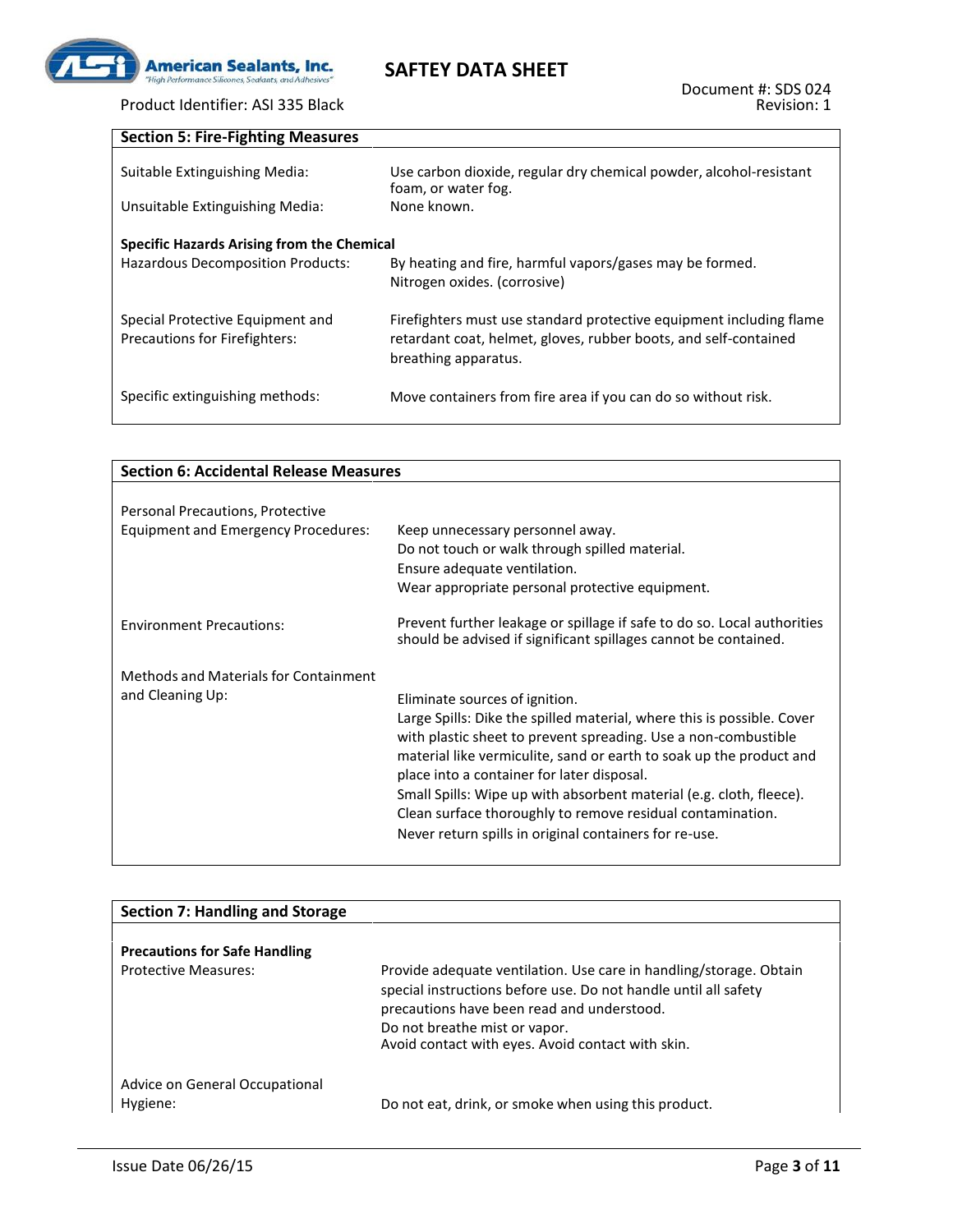

Product Identifier: ASI 335 Black

Document #: SDS 024 Revision: 1

|                                                                  | Wash thoroughly after handling.<br>Wash contaminate clothing before reuse.                                                                                  |
|------------------------------------------------------------------|-------------------------------------------------------------------------------------------------------------------------------------------------------------|
| Conditions for Safe Storage, including<br>any Incompatibilities: | Store locked up. Keep in original container and tightly closed.<br>Keep out of the reach of children.<br>Store in a cool, dry place out of direct sunlight. |
| Incompatibilities:                                               | Strong oxidizing agents, water, moisture                                                                                                                    |

| <b>Section 8: Exposure Controls/Personal Protection</b>                                            |                                                                                |                                                                                                                    |                                                                                                                                                                                                                                                                                                                                                    |  |
|----------------------------------------------------------------------------------------------------|--------------------------------------------------------------------------------|--------------------------------------------------------------------------------------------------------------------|----------------------------------------------------------------------------------------------------------------------------------------------------------------------------------------------------------------------------------------------------------------------------------------------------------------------------------------------------|--|
| <b>Component Exposure Limits</b>                                                                   |                                                                                |                                                                                                                    |                                                                                                                                                                                                                                                                                                                                                    |  |
| <b>CAS</b>                                                                                         | Component                                                                      |                                                                                                                    | <b>Exposure Limits</b>                                                                                                                                                                                                                                                                                                                             |  |
|                                                                                                    |                                                                                |                                                                                                                    | ACGIH: 3 mg/m3 TWA (Inhalable fraction)                                                                                                                                                                                                                                                                                                            |  |
| 1333-86-4                                                                                          | Carbon black                                                                   |                                                                                                                    | OSHA Z-1: 3.5 mg/m3 PEL                                                                                                                                                                                                                                                                                                                            |  |
|                                                                                                    |                                                                                |                                                                                                                    | NIOSH REL: 0.1 mg/m3 TWA                                                                                                                                                                                                                                                                                                                           |  |
|                                                                                                    |                                                                                |                                                                                                                    | WEEL: 36 mg/m3 TWA                                                                                                                                                                                                                                                                                                                                 |  |
| $96 - 29 - 7$                                                                                      | Methylethylketoxime                                                            |                                                                                                                    | 10 ppm                                                                                                                                                                                                                                                                                                                                             |  |
|                                                                                                    | (Impurity)                                                                     |                                                                                                                    | Vendor: 10 ppm STEL; 3 ppm TWA                                                                                                                                                                                                                                                                                                                     |  |
| Appropriate Engineering Controls:<br><b>Individual Protection Measures</b><br>Eye/Face Protection: |                                                                                | Provide eyewash station.                                                                                           | Provide adequate general and local exhaust ventilation.<br>Pay attention to ventilation such as local exhaust, mechanical and/or<br>door open for at least 24 hours after application.<br>Wear tightly sealed safety glasses according to EN 166.<br>Provide an emergency eye wash fountain and quick drench shower in<br>the immediate work area. |  |
| <b>Skin Protection:</b>                                                                            |                                                                                |                                                                                                                    | Skin should be washed after contact.                                                                                                                                                                                                                                                                                                               |  |
| Hand Protection:                                                                                   | Wear protective gloves. Wash hands before breaks and at the end of<br>workday. |                                                                                                                    |                                                                                                                                                                                                                                                                                                                                                    |  |
| <b>Respiratory Protection:</b>                                                                     |                                                                                | If airborne concentrations are above the applicable exposure limits,<br>use NIOSH approved respiratory protection. |                                                                                                                                                                                                                                                                                                                                                    |  |

## **Section 9: Physical and Chemical Properties**

| <b>Physical State:</b> Liquid                       |                                      | <b>Appearance:</b> Paste             |                                                    |
|-----------------------------------------------------|--------------------------------------|--------------------------------------|----------------------------------------------------|
| Color:                                              | Black                                | <b>Physical Form:</b> Paste          |                                                    |
| Odor:                                               | Oxime odor                           | <b>Odor Threshold:</b> Not available |                                                    |
| pH:                                                 | Not applicable                       | <b>Melting Point:</b> Not applicable |                                                    |
|                                                     | <b>Boiling Point:</b> Not applicable | <b>Decomposition:</b> Not available  |                                                    |
|                                                     | <b>Flash Point:</b> 204.8 °F (96 °C) |                                      | <b>Evaporation Rate:</b> $\lt$ 1 (Butyl Acetate=1) |
|                                                     | Closed cup                           |                                      |                                                    |
| <b>OSHA Flammability Class:</b> Not classified as a |                                      |                                      | Vapor Pressure: Negligible (25 °C)                 |
|                                                     | flammability hazard                  |                                      |                                                    |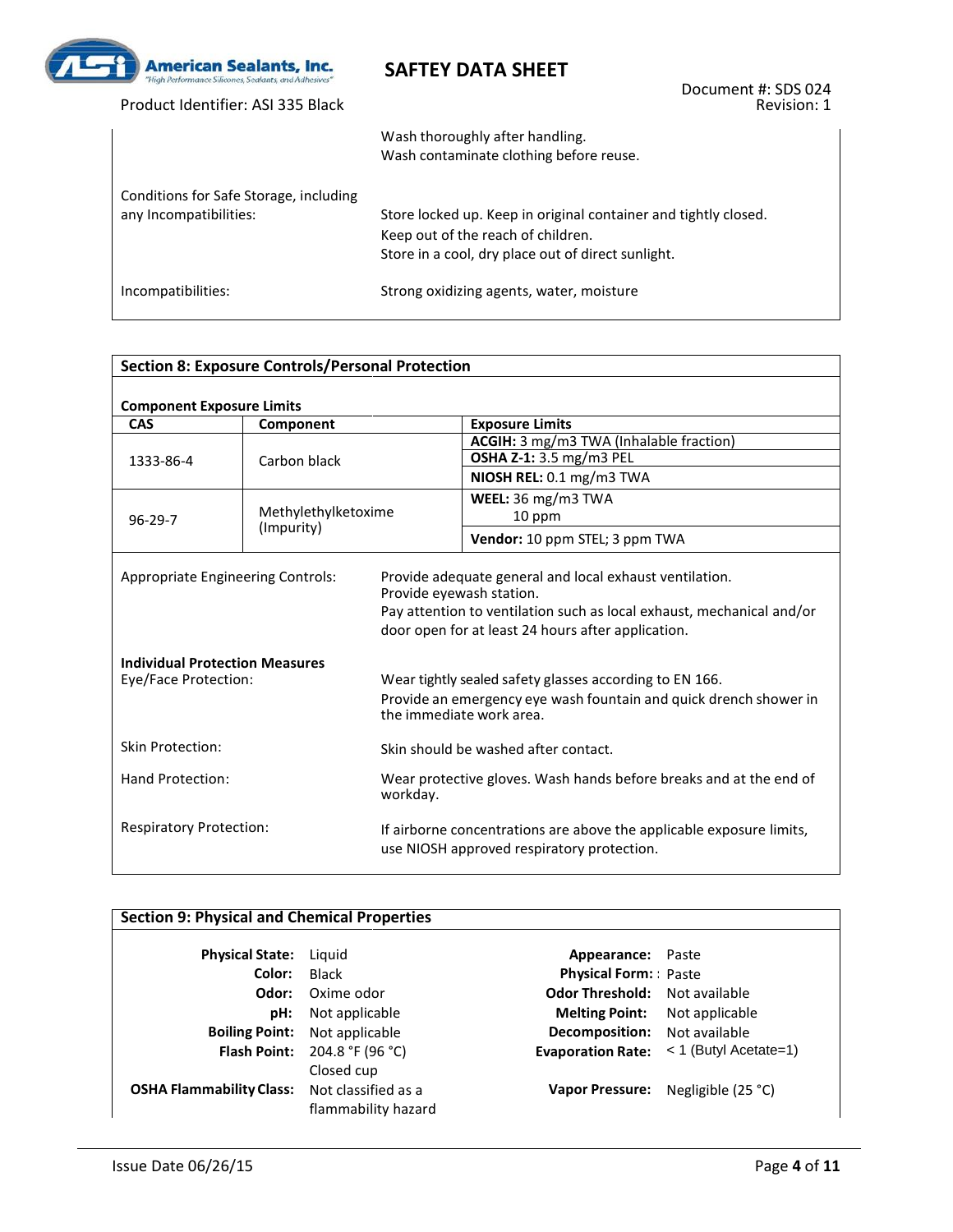

Product Identifier: ASI 335 Black

| <b>Vapor Density (air = 1):</b> $> 1$ (air=1)      |                                  |
|----------------------------------------------------|----------------------------------|
| <b>Specific Gravity (water = 1):</b> Not available |                                  |
|                                                    | Log KOW: Not available           |
|                                                    | <b>KOC:</b> Not available        |
|                                                    | <b>Viscosity:</b> Not applicable |
|                                                    | <b>Volatility:</b> Not available |
|                                                    |                                  |

**Density:** 1.03 (25 °C) **Water Solubility:** Not soluble **Log KOW:** Not available **Coeff. Water/Oil Dist:** Not available **Auto Ignition:** Not available **VOC:**  $1 - 3\%$ **Molecular Formula:** Not applicable

| <b>Section 10: Stability and Reactivity</b> |                                                                                                                                                                                                                                                                |  |
|---------------------------------------------|----------------------------------------------------------------------------------------------------------------------------------------------------------------------------------------------------------------------------------------------------------------|--|
|                                             |                                                                                                                                                                                                                                                                |  |
| Reactivity:                                 | Not classified as a reactivity hazard.                                                                                                                                                                                                                         |  |
| <b>Chemical Stability:</b>                  | Stable at normal temperatures and pressure.                                                                                                                                                                                                                    |  |
| Possibility of Hazardous Reactions:         | Hazardous polymerization does not occur.                                                                                                                                                                                                                       |  |
| Conditions to Avoid:                        | None known.                                                                                                                                                                                                                                                    |  |
| Incompatible Materials:                     | Strong oxidizing materials, water, moisture                                                                                                                                                                                                                    |  |
| Hazardous Decomposition Products:           | This product reacts with water, moisture or humid air to evolve<br>following compounds: Methylethylketoxime. Refer to section 8:<br>exposure controls/personal protection and section 11: toxicological<br>information.                                        |  |
|                                             | Thermal breakdown of this product during fire or very high heat<br>condition may evolve the following hazardous decomposition product:<br>Carbon oxides and traces of incompletely burned carbon compounds.<br>Silicon dioxide. Nitrogen oxides. Formaldehyde. |  |

| <b>Section 11: Toxicological Information</b>            |                     |                        |                |                                      |                 |
|---------------------------------------------------------|---------------------|------------------------|----------------|--------------------------------------|-----------------|
| <b>Acute Toxicity</b><br>Component Analysis - LD50/LC50 |                     |                        |                |                                      |                 |
| <b>CAS</b>                                              | Component           | Result                 | <b>Species</b> | <b>Dose</b>                          | <b>Exposure</b> |
|                                                         |                     | LD50 Oral              | Rat            | 2995 mg/kg<br>2400 mg/kg             | N/A             |
| Proprietary                                             | Alkoxysilane        | <b>LC50 Inhalation</b> | Rat            | 1.49-2.44 mg/L                       | 4 hr            |
|                                                         |                     | LD50 Dermal            | Rabbit         | $>$ 2000 mg/kg<br>$16 \text{ ml/kg}$ | N/A             |
| 1333-86-4                                               | Carbon Black        | LD50 Oral              | Rat            | >8000 mg/kg                          | N/A             |
| 96-297                                                  | Methylethylketoxime | LD50 Oral              | Rat            | 930 mg/kg                            | N/A             |
|                                                         | (Impurity)          | LD50 Dermal            | Rabbit         | 200 µl/kg                            | N/A             |

# **Information on Likely Routes of Exposure**

No significant effects are expected.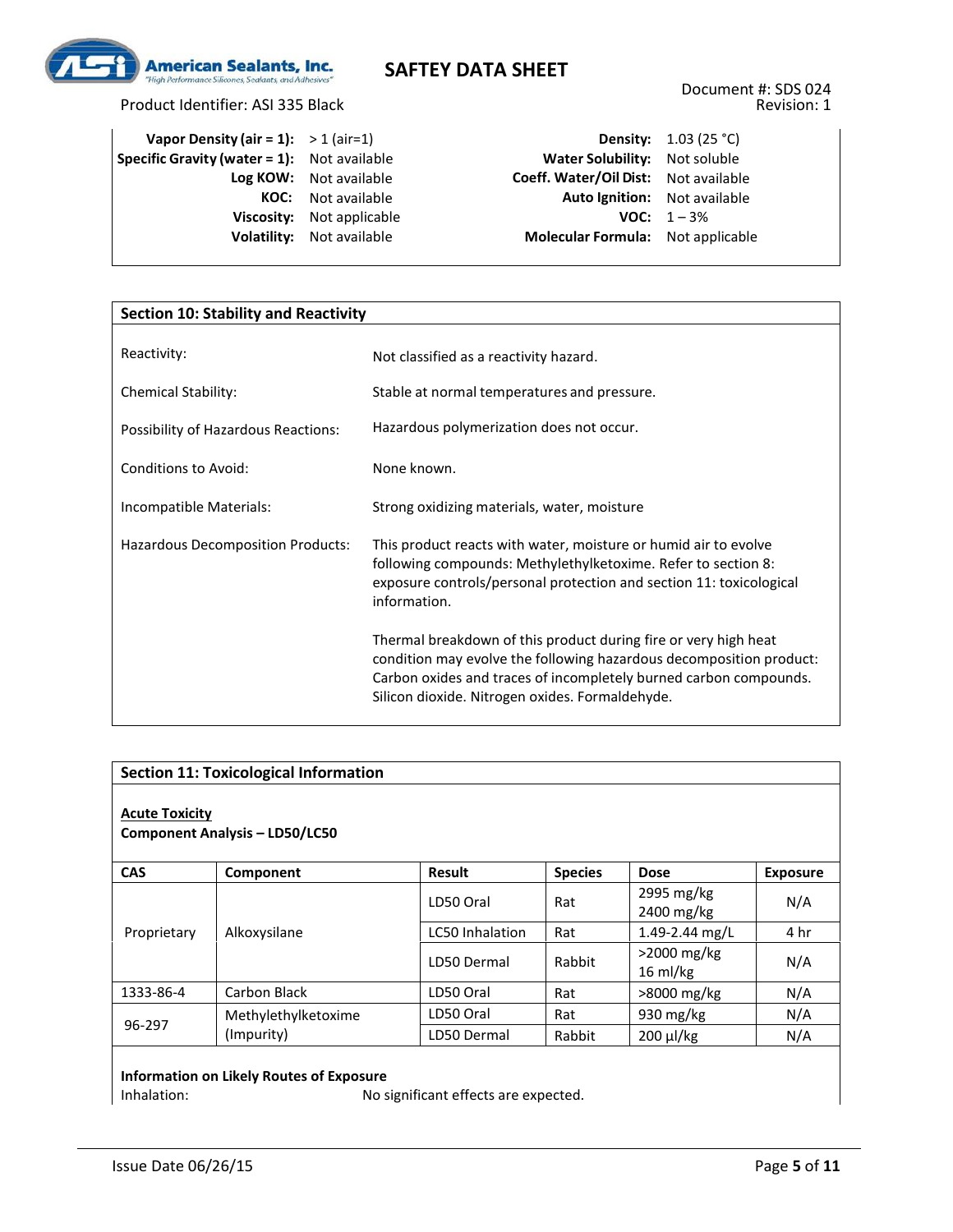

 $\overline{1}$ 

## **SAFTEY DATA SHEET**

#### Product Identifier: ASI 335 Black

| Ingestion:                                    | No significant effects are expected.                                                                                                                                                                                                       |  |  |  |
|-----------------------------------------------|--------------------------------------------------------------------------------------------------------------------------------------------------------------------------------------------------------------------------------------------|--|--|--|
| <b>Skin Contact:</b>                          | May cause an allergic skin reaction.                                                                                                                                                                                                       |  |  |  |
| Eye Contact:                                  | Causes serious eye irritation.                                                                                                                                                                                                             |  |  |  |
| Immediate and Delayed Effects:                | Dermatitis. Rash. Severe eye irritation. Symptoms may include stinging,<br>tearing, redness, swelling, and blurred vision. May cause an allergic skin<br>reaction. Prolonged exposure may cause chronic effects.                           |  |  |  |
| Medical Conditions Aggravated by<br>Exposure: | No information is available.                                                                                                                                                                                                               |  |  |  |
| Irritation/Corrosivity Data:                  | SKIN-RABBIT: Moderately irritating [Alkoxysilane]<br>SKIN-RABBIT: 500mg/24 r MILD [Octamethylcyclotetrasiloxane]                                                                                                                           |  |  |  |
|                                               | Causes serious eye damage. [Vinyloximesilane] [Methylethylketoxime]<br>EYE-RABBIT: 15mg SEVERE [Alkoxysilane ]<br>Causes serious eye irritation. [Methyloximesilane]<br>EYE-RABBIT: MILD [Octamethylcyclotetrasiloxane]                    |  |  |  |
| Respiratory Sensitization:                    | Not available.                                                                                                                                                                                                                             |  |  |  |
| Dermal Sensitization:                         | May cause an allergic skin reaction. [Methyloximesilane]<br>[Vinyloximesilane]<br>[Methylethylketoxime]<br>Positive (Guinea pig) [Alkoxysilane]<br>No evidence of sensitization [Octamethylcyclotetrasiloxane]                             |  |  |  |
| Germ Cell Mutagenicity:                       | Negative(Ames test, Chromosome analysis, Micronucleus test)<br>[Alkoxysilane]<br>Negative(Bacteria) [Octamethylcyclotetrasiloxane]                                                                                                         |  |  |  |
| Carcinogenicity:                              | Suspected of causing cancer. [Methylethylketoxime]<br>The following material is embedded in the product and not available as<br>respirable dusts. When used as intended or as supplied, the product will<br>not pose hazards: Carbon black |  |  |  |

#### **Component Carcinogenicity**

| CAS       | Component    | Result                                                  |
|-----------|--------------|---------------------------------------------------------|
| 1333-86-4 | Carbon Black | <b>IARC:</b> Group 2B (possibly carcinogenic to humans) |

OSHA Specifically Regulated Substances (29 CFR 1910.1001-1050): Not listed.

Reproductive Toxicity: Octamethylcyclotetrasiloxane administered to rats by whole body inhalation at concentrations of 500 and 700 ppm for 70 days prior to mating, through mating, gestation and lactation resulted in decreases in live litter size. Additionally, increases in the incidence of deliveries of offspring extending over an unusually long time period (dystocia) were observed at these concentrations. Statistically significant alterations in these parameters were not observed in the lower concentrations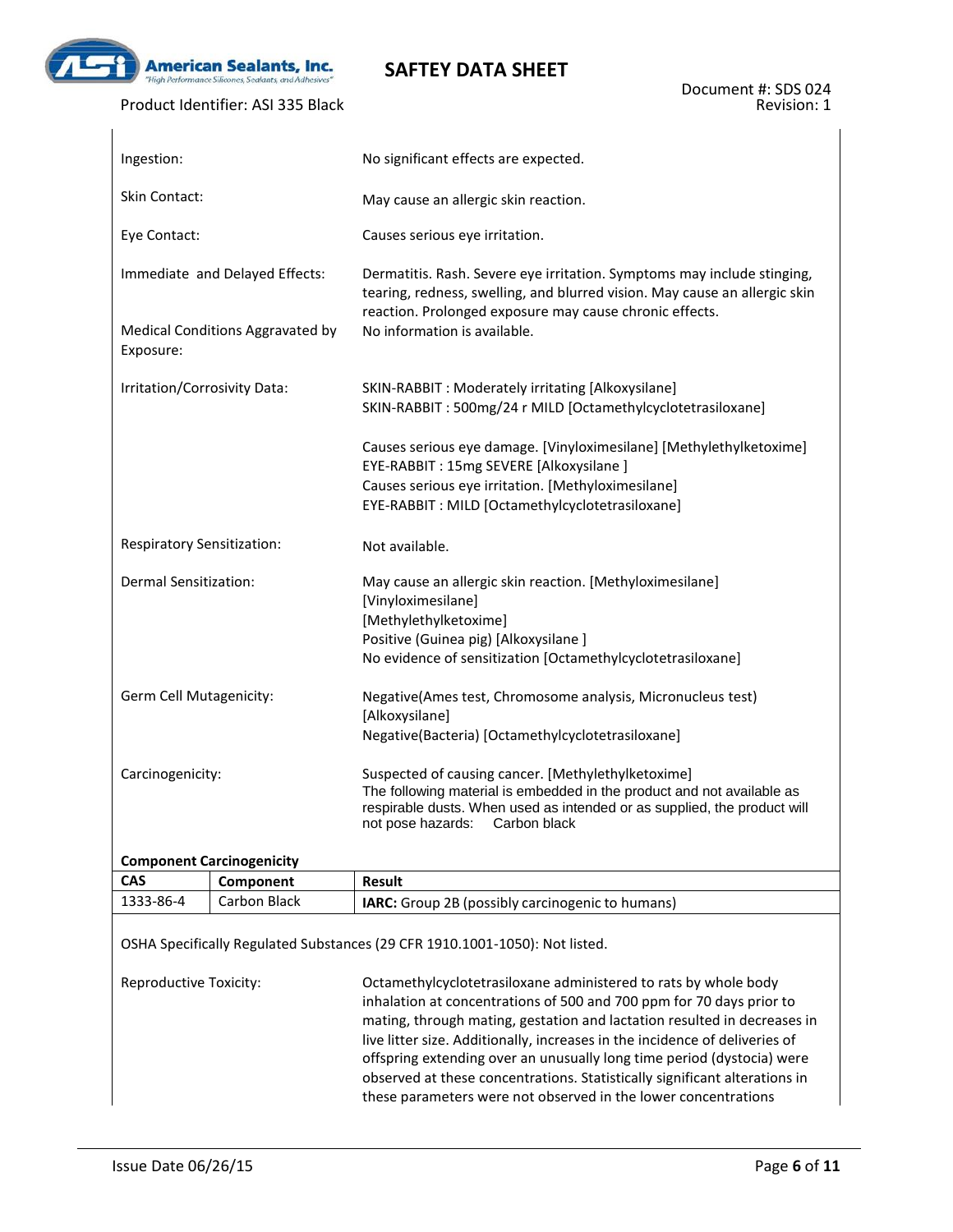

Product Identifier: ASI 335 Black

Document #: SDS 024 Revision: 1

|                                                        | NOAEL 500mg/kg/day (Rat) [Alkoxysilane]                                                                                                                                                                                                                                                                          | evaluated (300 and 70 ppm). In a previous range-finding study, rats<br>exposed to vapor concentrations of 700 ppm had decreases in the<br>number of implantation sites and live litter size. The significance of these<br>findings to humans is not known. [Octamethylcyclotetrasiloxane]<br>Developmental toxicity: NOAEL 500mg/kg/day (Rat), Maternal toxicity:                                                                                                                                                                                                                                                                                                                                                                                                                                                                                                                                                                                                                                                                                                                                                                                                                                                                                                                                   |  |  |
|--------------------------------------------------------|------------------------------------------------------------------------------------------------------------------------------------------------------------------------------------------------------------------------------------------------------------------------------------------------------------------|-----------------------------------------------------------------------------------------------------------------------------------------------------------------------------------------------------------------------------------------------------------------------------------------------------------------------------------------------------------------------------------------------------------------------------------------------------------------------------------------------------------------------------------------------------------------------------------------------------------------------------------------------------------------------------------------------------------------------------------------------------------------------------------------------------------------------------------------------------------------------------------------------------------------------------------------------------------------------------------------------------------------------------------------------------------------------------------------------------------------------------------------------------------------------------------------------------------------------------------------------------------------------------------------------------|--|--|
| Specific Target Organ Toxicity -<br>Single Exposure:   | Not available.                                                                                                                                                                                                                                                                                                   |                                                                                                                                                                                                                                                                                                                                                                                                                                                                                                                                                                                                                                                                                                                                                                                                                                                                                                                                                                                                                                                                                                                                                                                                                                                                                                     |  |  |
| Specific Target Organ Toxicity -<br>Repeated Exposure: | repeated exposure:                                                                                                                                                                                                                                                                                               | May cause damage to the following organs through prolonged or<br>Cardiovascular / Hematological: hematopoiesis. [Vinyloximesilane]<br>Cardiovascular / Hematological: hematopoiesis. [Methyloximesilane]                                                                                                                                                                                                                                                                                                                                                                                                                                                                                                                                                                                                                                                                                                                                                                                                                                                                                                                                                                                                                                                                                            |  |  |
|                                                        | would result in a significant risk to humans.<br>[Octamethylcyclotetrasiloxane]                                                                                                                                                                                                                                  | Repeated inhalation or oral exposure of mice and rats to<br>octamethylcyclotetrasiloxane produced an increase in liver size. No gross<br>histopathological or significant clinical chemistry effects were observed.<br>An increase in liver metabolizing enzymes, as well as a transient increase<br>in the number of normal cells (hyperplasia) followed by an increase in cell<br>size (hypertrophy) were determined to be the underlying causes of the<br>liver enlargement. The biochemical mechanisms producing these effects<br>are highly sensitive in rodents, while similar mechanisms in humans are<br>insensitive. A two year combined chronic and carcinogenicity assay was<br>conducted on octamethylcyclotetrasiloxane. Rats were exposed by<br>whole-body vapor inhalation 6hrs/day, 5days/week for up to 104weeks to<br>0, 10, 30, 150 or 700ppm of octamethylcyclotetrasiloxane. The increase in<br>incidence of (uterine) endometrial cell hyperplasia and uterine adenomas<br>(benign tumors) were observed in female rats at 700ppm. Since these<br>effects only occurred at 700ppm, a level that greatly exceeds typical<br>workplace or consumer exposure, it is unlikely that industrial, commercial<br>or consumer uses of products containing octamethylcyclotetrasiloxane |  |  |
| <b>Aspiration Hazard:</b>                              | Not available.                                                                                                                                                                                                                                                                                                   |                                                                                                                                                                                                                                                                                                                                                                                                                                                                                                                                                                                                                                                                                                                                                                                                                                                                                                                                                                                                                                                                                                                                                                                                                                                                                                     |  |  |
| Further Information:                                   | Methyl Ethyl Ketoxime (MEKO). Material will generate MEKO on exposure<br>to humid air gradually. Male rodents exposed to MEKO vapor at high<br>concentration throughout their lifetime developed liver cancer. But<br>relevance to humans is uncertain now. Please read the detail information<br>to MEKO below: |                                                                                                                                                                                                                                                                                                                                                                                                                                                                                                                                                                                                                                                                                                                                                                                                                                                                                                                                                                                                                                                                                                                                                                                                                                                                                                     |  |  |
|                                                        | Skin Irritation:                                                                                                                                                                                                                                                                                                 | Causes mild irritation. Can be absorbed<br>through the skin.                                                                                                                                                                                                                                                                                                                                                                                                                                                                                                                                                                                                                                                                                                                                                                                                                                                                                                                                                                                                                                                                                                                                                                                                                                        |  |  |
|                                                        | Eyes Irritation:                                                                                                                                                                                                                                                                                                 | Causes severe irritation.                                                                                                                                                                                                                                                                                                                                                                                                                                                                                                                                                                                                                                                                                                                                                                                                                                                                                                                                                                                                                                                                                                                                                                                                                                                                           |  |  |
|                                                        | <b>Acute Oral Toxicity:</b>                                                                                                                                                                                                                                                                                      | LD50(rat) = $>900$ mg/kg                                                                                                                                                                                                                                                                                                                                                                                                                                                                                                                                                                                                                                                                                                                                                                                                                                                                                                                                                                                                                                                                                                                                                                                                                                                                            |  |  |
|                                                        | <b>Acute Dermal Toxicity:</b>                                                                                                                                                                                                                                                                                    | LD50(rabbit) = $>1000$ mg/kg                                                                                                                                                                                                                                                                                                                                                                                                                                                                                                                                                                                                                                                                                                                                                                                                                                                                                                                                                                                                                                                                                                                                                                                                                                                                        |  |  |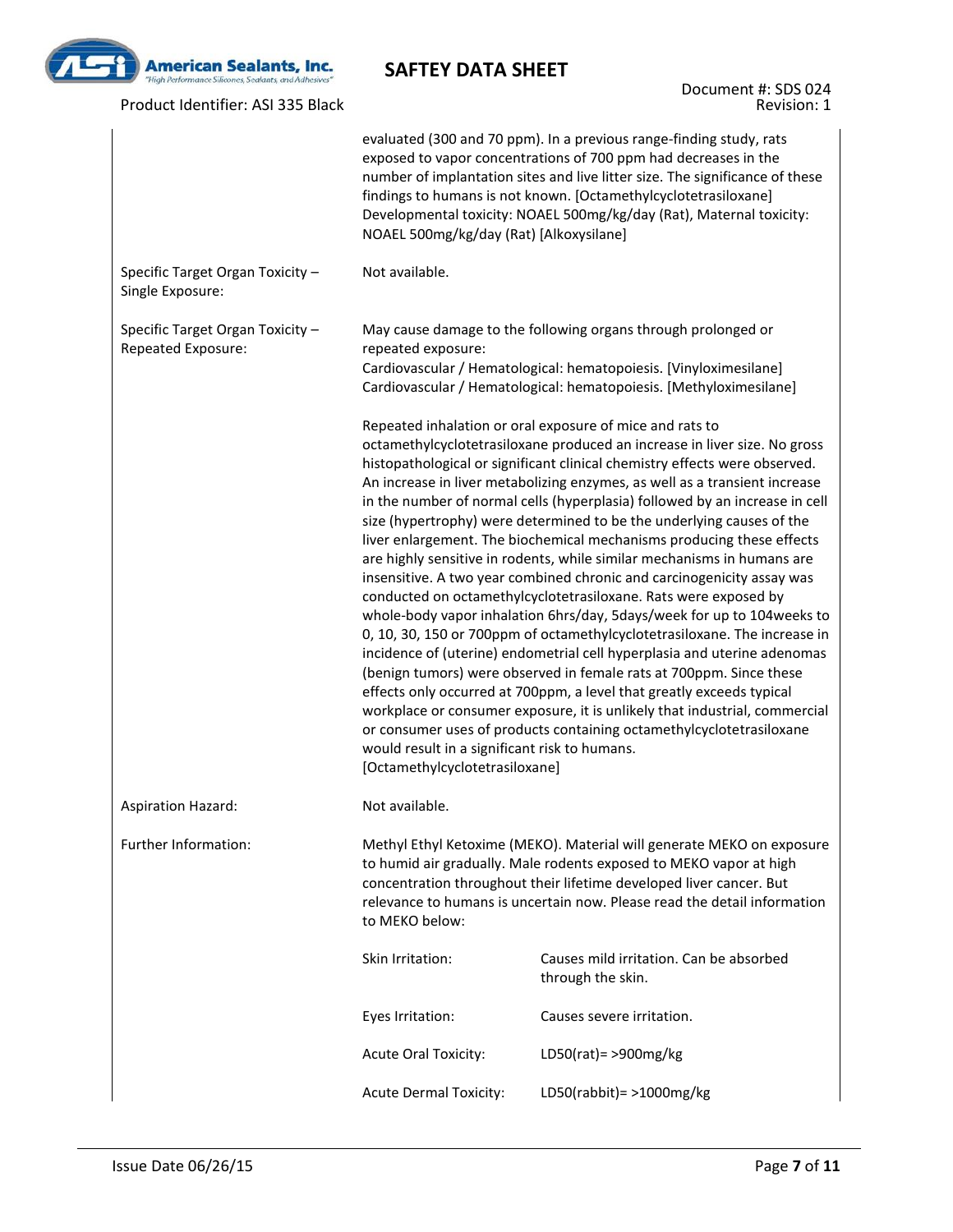

Product Identifier: ASI 335 Black

| <b>Acute Inhalation Toxicity:</b>                    | LCSO(rat) > 4.83mg/l/4Hr                                                                                                                                                                                                                                                                                       |
|------------------------------------------------------|----------------------------------------------------------------------------------------------------------------------------------------------------------------------------------------------------------------------------------------------------------------------------------------------------------------|
| Inhalation Toxicity:                                 | Shows narcotic action at high concentration.<br>May produce blood effects                                                                                                                                                                                                                                      |
| Skin Sensitization:                                  | Positive(guinea pig)                                                                                                                                                                                                                                                                                           |
| Neurotoxicity:                                       | High dose can produce transient and<br>reversible change in neurobehavioral<br>function.                                                                                                                                                                                                                       |
| Carcinogenicity:                                     | Liver carcinomas were observed in a lifetime<br>inhalation study (ca.2 years) in which mice<br>and rats were exposed.                                                                                                                                                                                          |
| Other Chronic Study:                                 | Degenerative effects on the olfactory<br>epithelium of nasal passages occurred in a<br>concentration related manner in males and<br>females of mice and rats at MEKO<br>concentration of 15, 75 and 375ppm. The<br>significant change in hematological<br>parameters were observed at 404ppm<br>concentration. |
| Workplace<br><b>Environmental Exposure</b><br>Level: | Vendor guide: 3ppm(TWA), 10ppm(STEL)<br>AIHA WEEL: 10ppm(TWA)                                                                                                                                                                                                                                                  |

### **Section 12: Ecological Information**

#### **Ecotoxicity**

Toxic to aquatic life. Toxic to aquatic life with long lasting effects. [Alkoxysilane] May cause long lasting harmful effects to aquatic life. [Octamethylcyclotetrasiloxane]

#### **Component Analysis – Aquatic Toxicity**

| <b>CAS</b>  | Component    | Aquatic       | Result                                     | <b>Species</b>                            | <b>Dose</b>       | <b>Exposure</b> |
|-------------|--------------|---------------|--------------------------------------------|-------------------------------------------|-------------------|-----------------|
|             |              |               | LC50                                       | <b>Bluegill (Lepomis</b><br>macrochirus)  | $>100$ mg/L       | 96 hr           |
|             | Fish         | <b>LC50</b>   | Fathead minnow<br>(Pimephales<br>promelas) | $>100$ mg/L                               | 96 hr             |                 |
| Proprietary | Alkoxysilane |               | <b>LC50</b>                                | Rainbow trout<br>(Oncorhynchus<br>mykiss) | $>100$ mg/L       | 96 hr           |
|             |              | Invertebrates | <b>EC50</b>                                | Water flea<br>(Daphnia magna)             | $90 \text{ mg/L}$ | 48 hr           |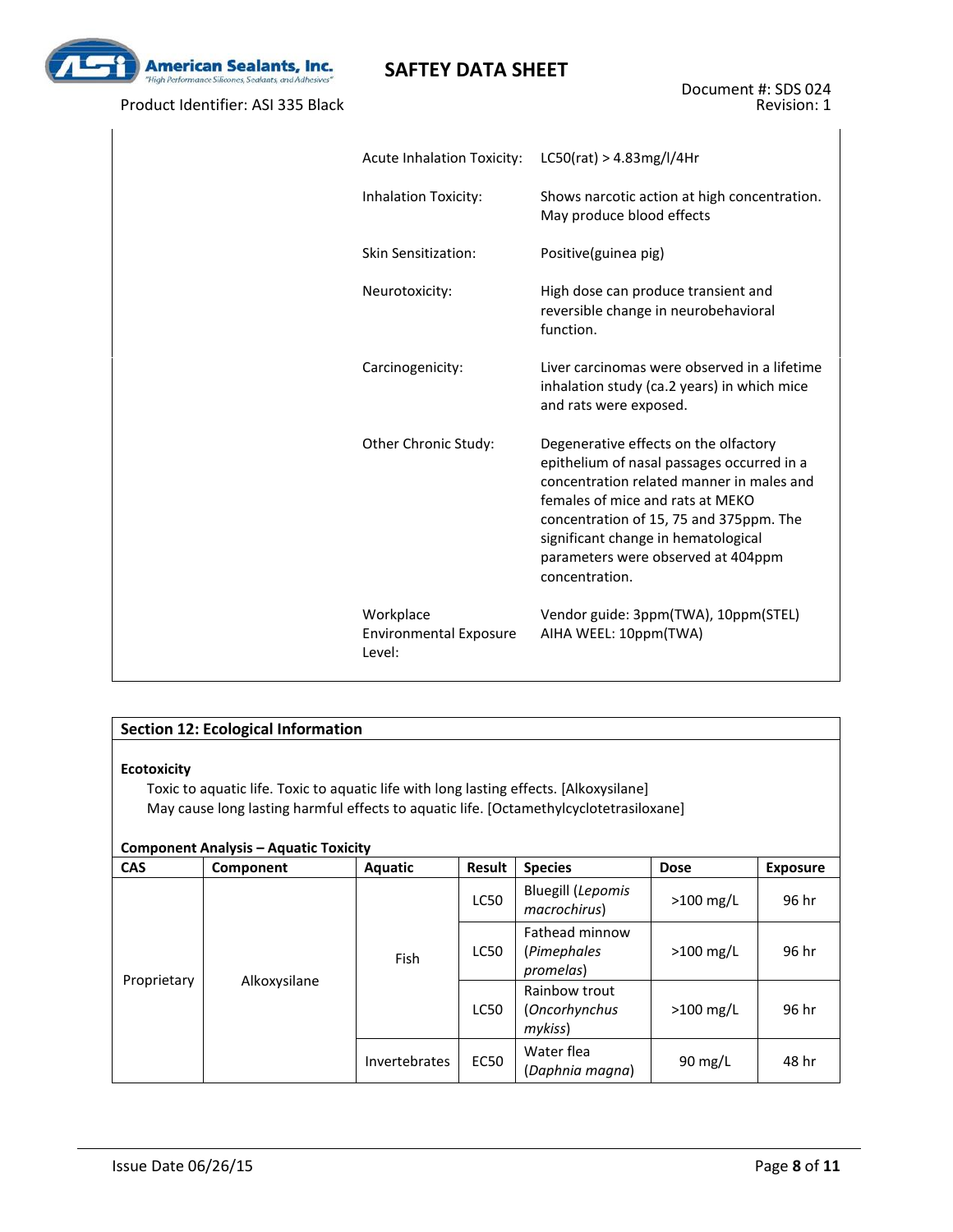

|                   |                                                                                                   |                                                                                             | EbC50                                     | Green algae<br>(Selenastrum<br>capricornutum) | 5.5 $mg/L$         | 72 hr |  |
|-------------------|---------------------------------------------------------------------------------------------------|---------------------------------------------------------------------------------------------|-------------------------------------------|-----------------------------------------------|--------------------|-------|--|
|                   |                                                                                                   | Algae                                                                                       | ErC50                                     | Green algae<br>(Selenastrum<br>capricornutum) | $8.8 \text{ mg/L}$ | 72 hr |  |
| $96-29-7$         | Methylethylketoxime<br>(Impurity)                                                                 | <b>Fish</b>                                                                                 | LC50                                      | Fathead minnow<br>(Pimephales<br>promelas)    | 777-914 mg/L       | 96 hr |  |
|                   | Persistence and Degradability:<br>Causes easily hydrolysis in water or atmosphere. [Alkoxysilane] |                                                                                             |                                           |                                               |                    |       |  |
|                   | <b>Bioaccumulative Potential:</b>                                                                 | Bio concentration Factor(BCF) / (Fathead minnows) : 12400<br>[Octamethylcyclotetrasiloxane] |                                           |                                               |                    |       |  |
| Mobility in Soil: |                                                                                                   | No information available for the product.                                                   |                                           |                                               |                    |       |  |
| Biodegration:     |                                                                                                   |                                                                                             | No information available for the product. |                                               |                    |       |  |

| <b>Section 13: Disposal Considerations</b> |                                                                                                                                       |
|--------------------------------------------|---------------------------------------------------------------------------------------------------------------------------------------|
| Disposal Methods:                          | Dispose in accordance with all applicable federal, state/regional and<br>local laws and regulations.                                  |
| Disposal of Contaminated Packaging:        | Dispose of unused product properly. Empty containers should be taken<br>to an approved waste handling site for recycling or disposal. |
| Component Waste Numbers:                   | The U.S. EPA has not published waste numbers for this product's<br>components.                                                        |

| <b>Section 14: Transport Information</b> |                                                         |
|------------------------------------------|---------------------------------------------------------|
|                                          |                                                         |
| <b>International Regulation</b>          |                                                         |
| IATA:                                    | Not regulated as a dangerous good.                      |
| IMDG:                                    | Not regulated as a dangerous good.                      |
| Transport in bulk according to Annex     |                                                         |
| II of MARPOL 73/78 and the IBC Code:     | This product is not intended to be transported in bulk. |
|                                          |                                                         |
| <b>Domestic Regulation</b>               |                                                         |
| DOT:                                     | Not regulated as a dangerous good.                      |
|                                          |                                                         |

#### **Section 15: Regulatory Information**

#### **US Federal Regulations**

This product is a "Hazardous Chemical" as defined by the OSHA Hazard Communication Standard,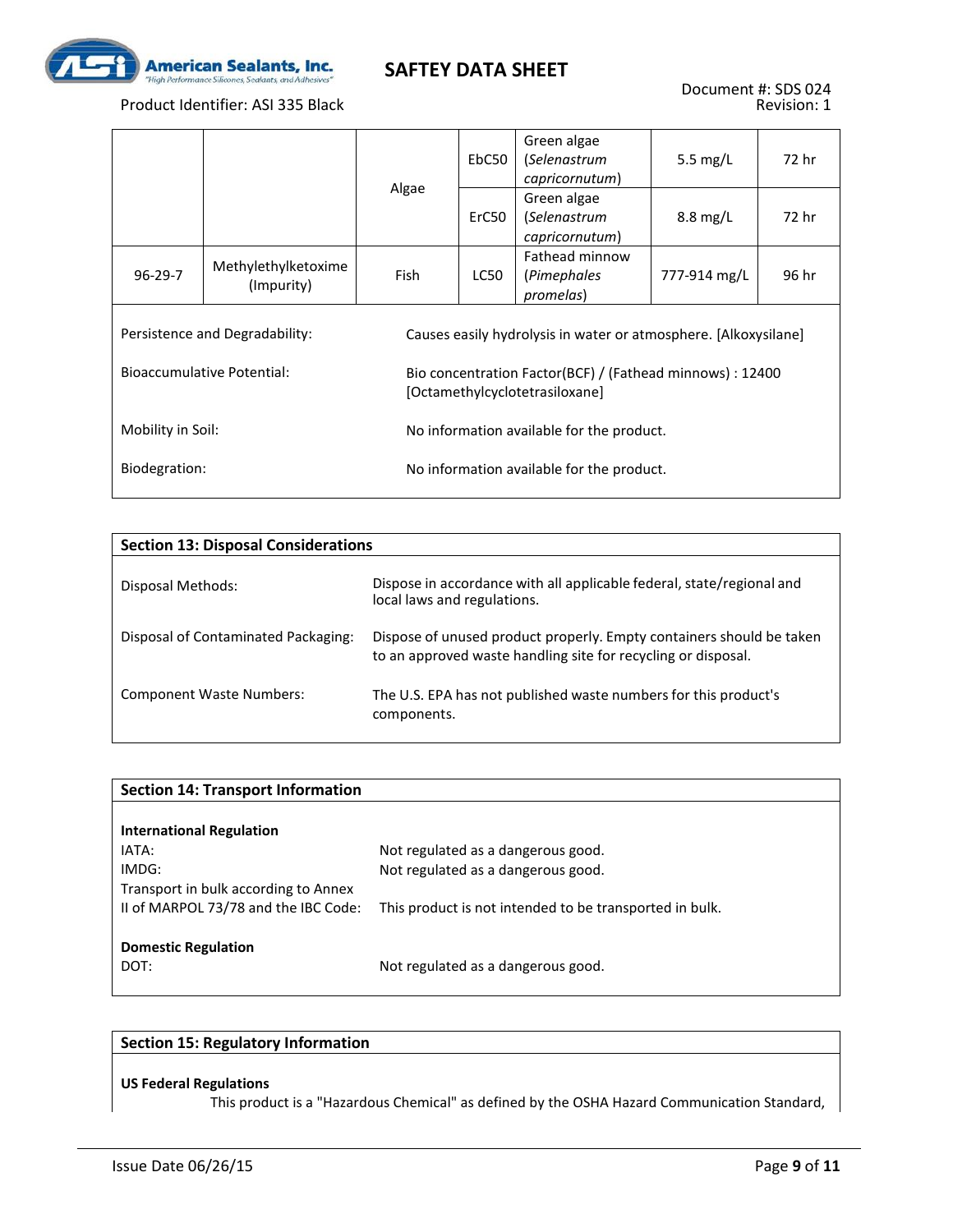

Product Identifier: ASI 335 Black

| OSHA Specifically Regulated Substances (29 CFR 1910.1001-1050):<br>SARA 302 Extremely Hazardous |                                                                                               |           |              |                          | Not listed |            |           |           |           |           |
|-------------------------------------------------------------------------------------------------|-----------------------------------------------------------------------------------------------|-----------|--------------|--------------------------|------------|------------|-----------|-----------|-----------|-----------|
| Substances:                                                                                     | None contained in product.                                                                    |           |              |                          |            |            |           |           |           |           |
| <b>SARA 304:</b>                                                                                | Not applicable.                                                                               |           |              |                          |            |            |           |           |           |           |
| SARA 311/312:                                                                                   | None known.                                                                                   |           |              |                          |            |            |           |           |           |           |
| <b>SARA 313:</b>                                                                                | TRI reporting                                                                                 |           |              |                          |            |            |           |           |           |           |
| TSCA:                                                                                           | All components of this product are listed on TSCA Inventory.                                  |           |              |                          |            |            |           |           |           |           |
| <b>US State Regulations</b>                                                                     |                                                                                               |           |              |                          |            |            |           |           |           |           |
| Massachusetts Right-to-Know - Substance List:                                                   |                                                                                               |           |              | Carbon black (1333-86-4) |            |            |           |           |           |           |
| New Jersey Worker and Community Right-to-Know Act:                                              |                                                                                               |           |              | Carbon black (1333-86-4) |            |            |           |           |           |           |
| Pennsylvania Worker and Community Right-to-Know Law:                                            |                                                                                               |           |              | Carbon black (1333-86-4) |            |            |           |           |           |           |
| Rhode Island Right-to-Know:                                                                     |                                                                                               |           |              | Not regulated            |            |            |           |           |           |           |
| California Proposition 65:                                                                      | WARNING! This product contains a chemical known to the state of California to                 |           |              |                          |            |            |           |           |           |           |
|                                                                                                 | cause cancer.<br>The following material is embedded in the product and not available as       |           |              |                          |            |            |           |           |           |           |
|                                                                                                 |                                                                                               |           |              |                          |            |            |           |           |           |           |
|                                                                                                 | respirable dusts. When used as intended or as supplied, the product will not<br>pose hazards: |           | Carbon black |                          |            |            |           |           |           |           |
|                                                                                                 |                                                                                               |           |              |                          |            |            |           |           |           |           |
| <b>Component Analysis - International Inventories</b>                                           |                                                                                               |           |              |                          |            |            |           |           |           |           |
| Component                                                                                       | $CA\overline{S}$                                                                              | <b>US</b> | <b>CA</b>    | <b>EU</b>                | <b>AU</b>  | <b>PH</b>  | <b>JP</b> | <b>KR</b> | <b>CN</b> | <b>NZ</b> |
| Carbon black                                                                                    | 1333-86-4                                                                                     | Yes       | <b>DSL</b>   | <b>EINECS</b>            | Yes        | <b>Yes</b> | Yes       | Yes       | Yes       | Yes       |
| Methylethylketoxime<br>(Impurity)                                                               | $96 - 29 - 7$                                                                                 | Yes       | <b>DSL</b>   | <b>EINECS</b>            | Yes        | Yes        | Yes       | Yes       | Yes       | Yes       |
| Octamethylcyclotetrasiloxane<br>(Impurity)                                                      | 556-67-2                                                                                      | Yes       | <b>DSL</b>   | <b>EINECS</b>            | Yes        | <b>Yes</b> | Yes       | Yes       | Yes       | Yes       |

| Section 16: Other Information     |                                                                          |                         |  |
|-----------------------------------|--------------------------------------------------------------------------|-------------------------|--|
| <b>Issue Date:</b><br>Revision:   | 06/26/2015<br>1                                                          |                         |  |
| <b>NFPA Ratings:</b><br>Health: 2 |                                                                          |                         |  |
| Fire: 1                           |                                                                          |                         |  |
| Reactivity: 0                     |                                                                          |                         |  |
|                                   | Hazard Scale: 0 = Minimal 1 = Slight 2 = Moderate 3 = Serious 4 = Severe |                         |  |
| HMIS III:                         |                                                                          |                         |  |
|                                   | <b>HEALTH</b>                                                            | $\overline{\mathbf{2}}$ |  |
|                                   | <b>FLAMMABILITY</b>                                                      | 1                       |  |
|                                   | <b>PHYSICAL HAZARD</b>                                                   | 0                       |  |